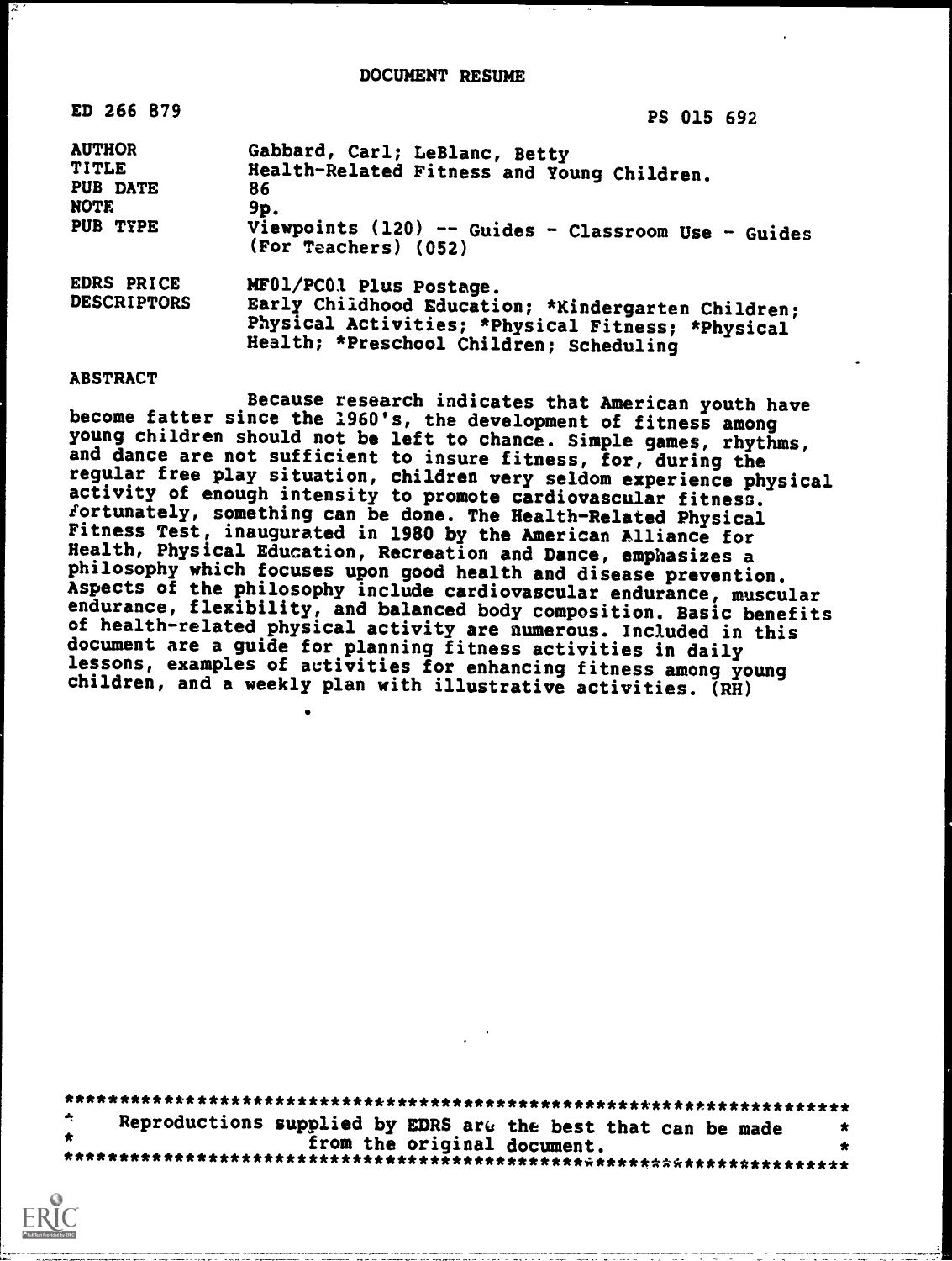U.S. DEPARTMENT OF EDUCATION NATIONAL INSTITUTE OF EDUCATION EDUCATIONAL RESOURCES INFORMATION CENTER IERICI

XThes document has been reproduced as recerved from the person or organization ongeating rt.

CJ Minor changes have been made to improve reproduction quality.

Points of view or opinions stated in this docu ment do not necessarily represent official NIE position or policy.

N. Health-Related Fitness and Young Children

Carl Gabbard and Betty LeBlanc

Texas A&M University

Department of Health and Physical Education

"PERMISSION TO REPRODUCE THIS MATERIAL HAS BEEN GRANTED BY Carl Gabbard

TO THE EDUCATIONAL RESOURCES INFORMATION CENTER (ERIC)."

 $\bullet$  and  $\bullet$  and  $\bullet$ 

 $.66$ 

 $\omega$ 

 $\sim$   $\sim$ 

Director, Child Movement Lab

Dept. HPE, Texas A&M U.

College Station, TX 77843<br>(409) 845-1277

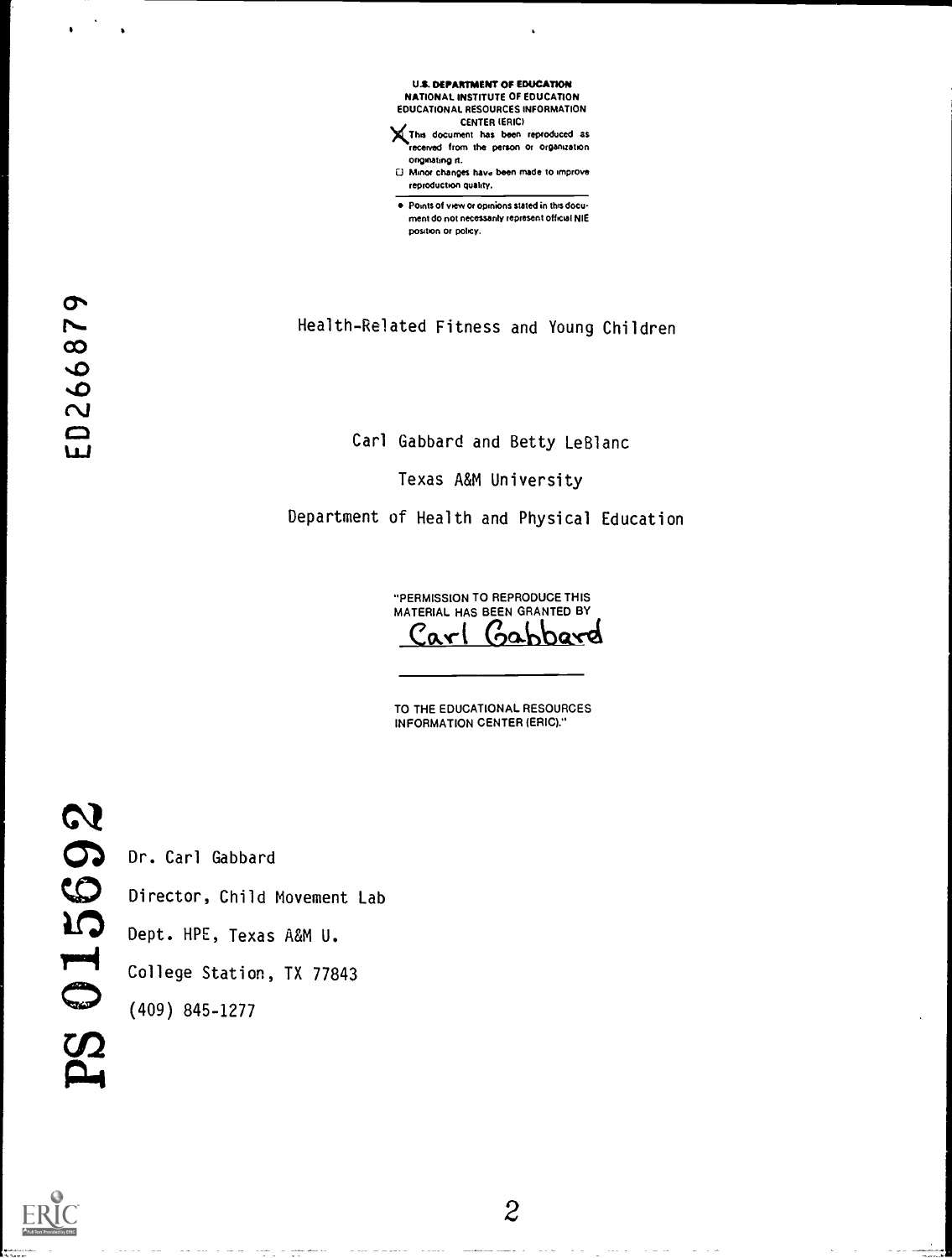### Health-Related Fitness and Young Children

In 1984 the United States Public Health J. vice reported the results of a national fitness survey indicating that "American young people have become fatter since the 1960's" (National Children and Youth Fitness Study). Additional research indicates that over 30 percent of our children are overweight and approximately 80 percent of these individuals will become obese adults. Perhaps partially to blame in this situation is belief in the "Baby Fat Myth". The assumption chat children will simply "grow out" of their obese condition, is in fact, a myth. Another piece of evidence that maybe somewhat in conflict with popular opinion relates to how hard children play. Gilliam and associates (1982) report that during the regular free play situation, children very seldom experience physical activity of enough intensity to promote cardiovascular fitness. Another myth that sometimes confuses parents and educators is the notion that children (especially the young) have weak hearts and should not be exercised (such as running) vigorously. Numerous scientific studies (Corbin, 1980; Gallahue, 1982) now clearly indicate that a healthy child can not physiologically injure the heart permanently through exercise unless the heart is already weakened. Generally, the same precautions (e.g., footwear, climatic conditions, use of progression) that should be followed by adults apply with children. The author would also like to note that vigorious cardiorespiratory fitness programs are not uncommon with children 4-6 years of age.

Research of this nature is abundantly available to support the need for directing the fitness development of children. The consensus of authorities also indicates that such programs should begin early if they are to be of real value. The life-styles of children should be checked before their 8th birthday. Before this time, modifications in diet and exercise patterns are easier to change than in later years.

1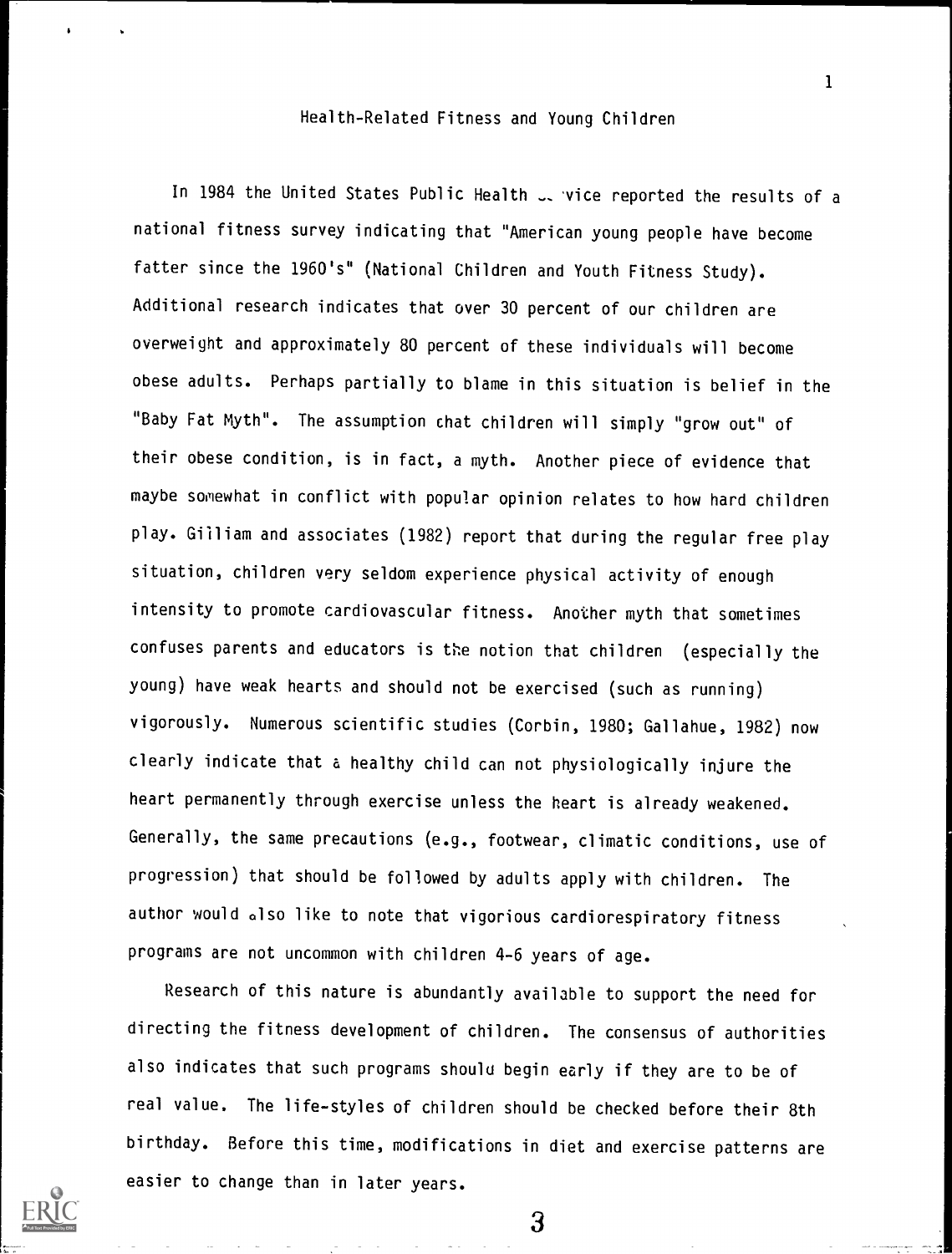During this decade an exciting trend has significantly changed the curriculum for young children's physical education programs; the implementation of the health-related fitness philosophy. In 1980 the American Alliance for Health, Physical Education, Recreation and Dance (AAHPERD) inaugurated the Health-Relates Physical Fitness Test. With its inception came a philosophical shift from a skill-related emphasis (e.g., strength, power, speed) to a health-related philosophy which focuses upon good health and disease prevention. Specifically significant to the teacher of young children is the age range and available norms which begin at 5 years (for three of four tests). An extension of the health-related philosophy for young children may also be found in the Texas Physical and Motor Fitness Development Program (1983) for children 5-9 years of age. The following is a summary of components and test items related to the health-related philosophy (AAHPERD, 1980).

HEALTH-RELATED ASPECTS: (fitness which offers some protection against coronary heart disease, obesity and various musculoskeletal disorders):

CARDIOVASCULAR ENDURANCE - The ability of the circulatory and respiratory systems to supply fuel, most importantly oxygen, during sustained physical activity.

MUSCULAR ENDURANCE - The ability of certain muscle groups to exert external force for many repetitions or successive exertions. FLEXIBILITY - The range of motion available in a joint.

DY COMPOSITION - Classification of the body into fat weight.



2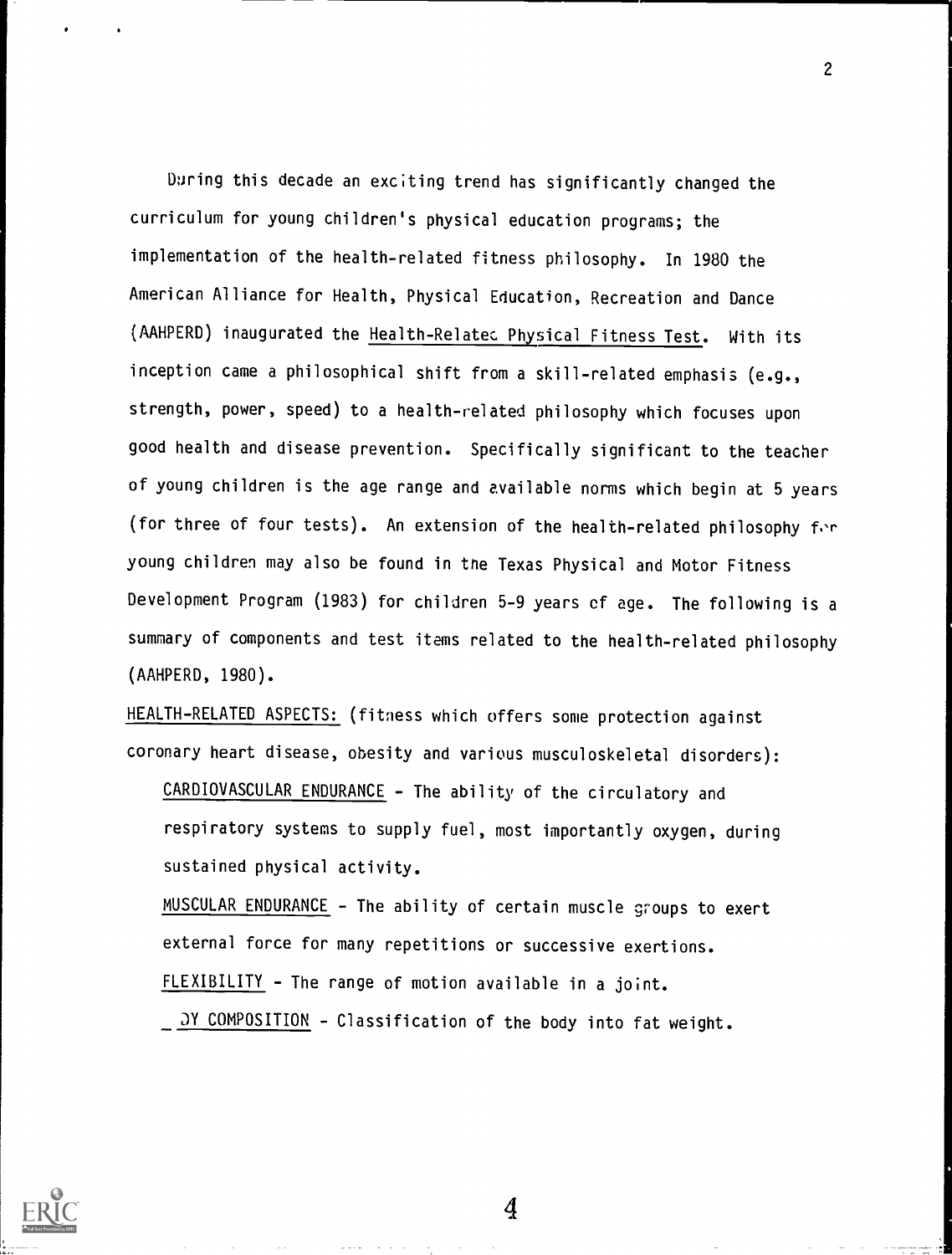# Test Items (appropriate for 5-12 years)

1. Cardiorespiratory function Mile run or 9-minute run

2. Body Composition (leanness/fatness) Sum of triceps and subscapular skinfolds (norms start at 6 years); triceps skinfold is suggested if only one site is selected

- 3. Abdominal and low back-hamstring musculosketetal function
	- A. Modified, timed sit-ups (60 sec.)
	- B. Sit and reach

# Basic benefits of health-related physical activity are:

- 1. Increased physical working capacity.
- 2. When combined with proper diet, vigorous activity is a positive contributor toward the control of body fat and coronary heart disease.
- 3. Vigorous activity contributes to the development of skeletal growth through increased mineralization. Inactivity for prolonged periods causes demineralization, thus brittleness in bones.
- 4. Muscular strength, endurance and flexibility promote good posture and are conducive to efficient movement pattersns.
- 5. Physical activity results in more energy and thus contributes to greater individual productivity for physical, as well as mental tasks.
- 6. The development of health-related components contributes to better performance in many skill-related activities (e.g., gymnastics, sports, dance).
- 7. Being fit helps in the development of a desirable self-concept.



5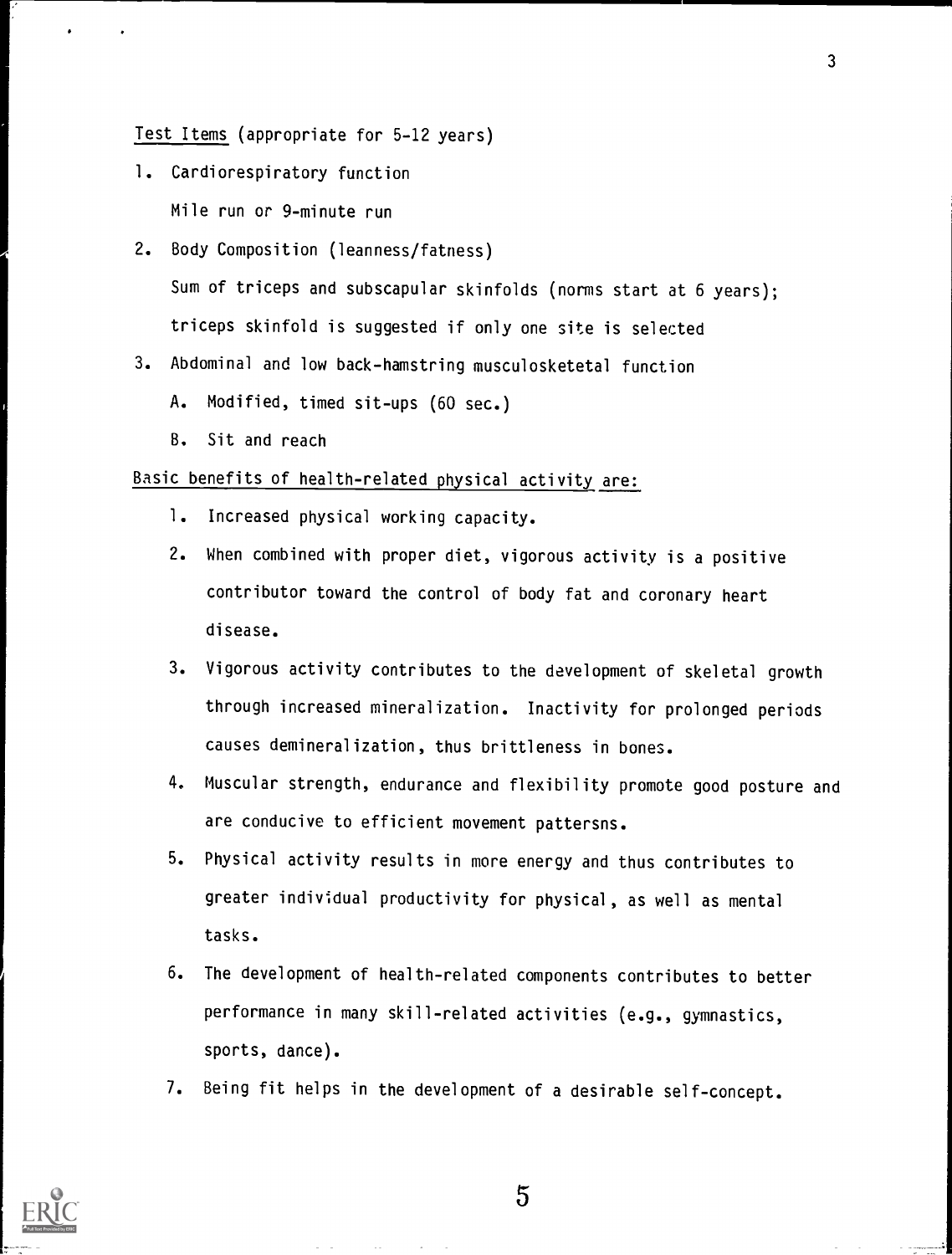While ideally children should be assessed during the early part of the year, not all situations make this a practical alternative. Nor do the norms and testing procedures accomodate children below the age of 5 years. Many authorities from the medical and physical education professions advocate the implementation of health promotion activities for children 4 years and up. Most important, however, is implementation of the philosophy into the curriculum; utilization of activities that enhance health-related components. As with most instructional planning endeavors, it is believed that the best method for this implementation be a systematic approach. The development of fitness should not be left to chance through "general" (e.g., simple games, rhythms, dance) play activities or recess periods. It is suggested that at least 10 minutes and perferably 15-20 minutes of the period be devoted to fitness enhancement. This practice varies of course, due to individual program characteristics, however the development of fitness should be of primary concern (motor skill development generally accounts for a portion of the alloted time).

Jn any case, the following guide may be appropriate. The body composition component is not used because of its testing rather than implementation characteristics and the assumption that an optimum level may be a result of the other components as well as a planned diet. The following guide may be used for planning of health-related fitness components (activities) into daily lessons; the rotation continues throughout the yearly plan. The first component on Tues./Thurs. receives primary emphasis.



4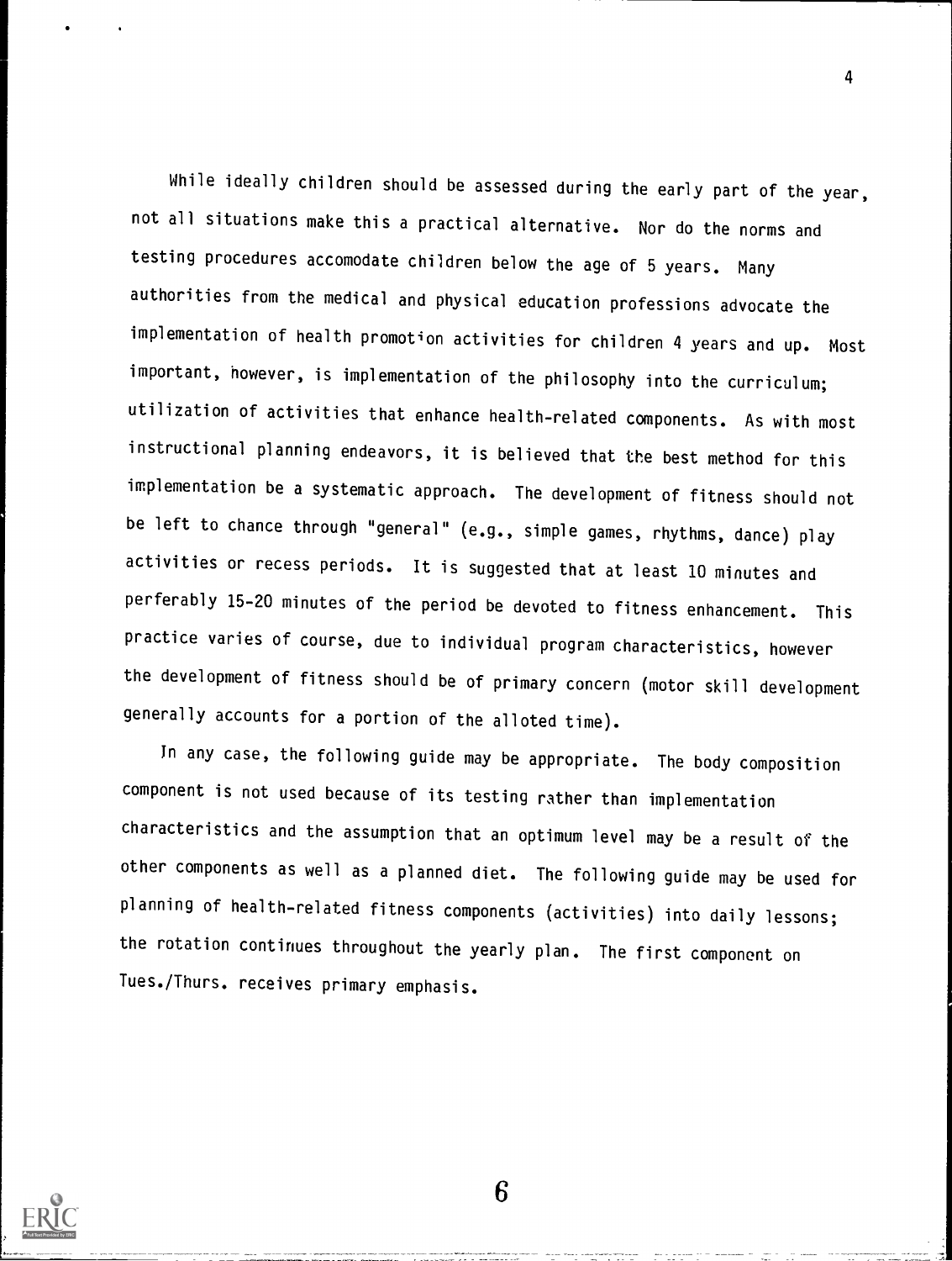| MONDAY                 | <b>TUESDAY</b>                               | WEDNESDAY              | <b>THURSDAY</b>                             | FRIDAY                 |
|------------------------|----------------------------------------------|------------------------|---------------------------------------------|------------------------|
| Cardio-<br>respiratory | Upper body<br>strength/endur.<br>Flexibility | Cardio-<br>respiratory | Flexibility<br>Abdominal<br>strength/endur. | Cardio-<br>respiratory |
| Cardio-<br>respiratory | Flexibility<br>Upper body<br>strength/endur. | Cardio-<br>respiratory | Abdominal<br>strengh/endur.<br>Flexibility  | Cardio-<br>respiratory |

Examples of activities used to enhance the fitness components may be found in a number of sources (e.g., David & Isaacs, 1986; Dauer & Pangrazi 1986; Kirchner, 1985; Texas Physical and Motor Fitness Development Program, 1983). The following are examples of general activities that have been utilized successfully with young children.

## CARDIOVASCULAR

### FLEXIBILITY

JOGGING/RUNNING FARTLEK (CHANGE SPEEDS) AEROBIC DANCE JUMP ROPE PARACHUTE PLAY (moving rapidly [e.g., running] while holding on) SWIMMING BICYCLING

PARACHUTE PLAY (bending/stretching) DANCE/RHYTHMS BODY PART STRETCHING **SHOULDER** LOWER BACK QUADRICEPS HAMSTRING CALF

7

MUSCULAR STRENGTH/ ENDURANCE

PARACHUTE PLAY (shaking arms at various levels; e.g., chest, knees, chin) ISOMETRICS PLAYGROUND EQUIPMENT BARS HORIZONTAL LADDERS VERTICAL POLE ROPE CLIMB GYMNASTIC STUNTS SWIMMING BICYCLING

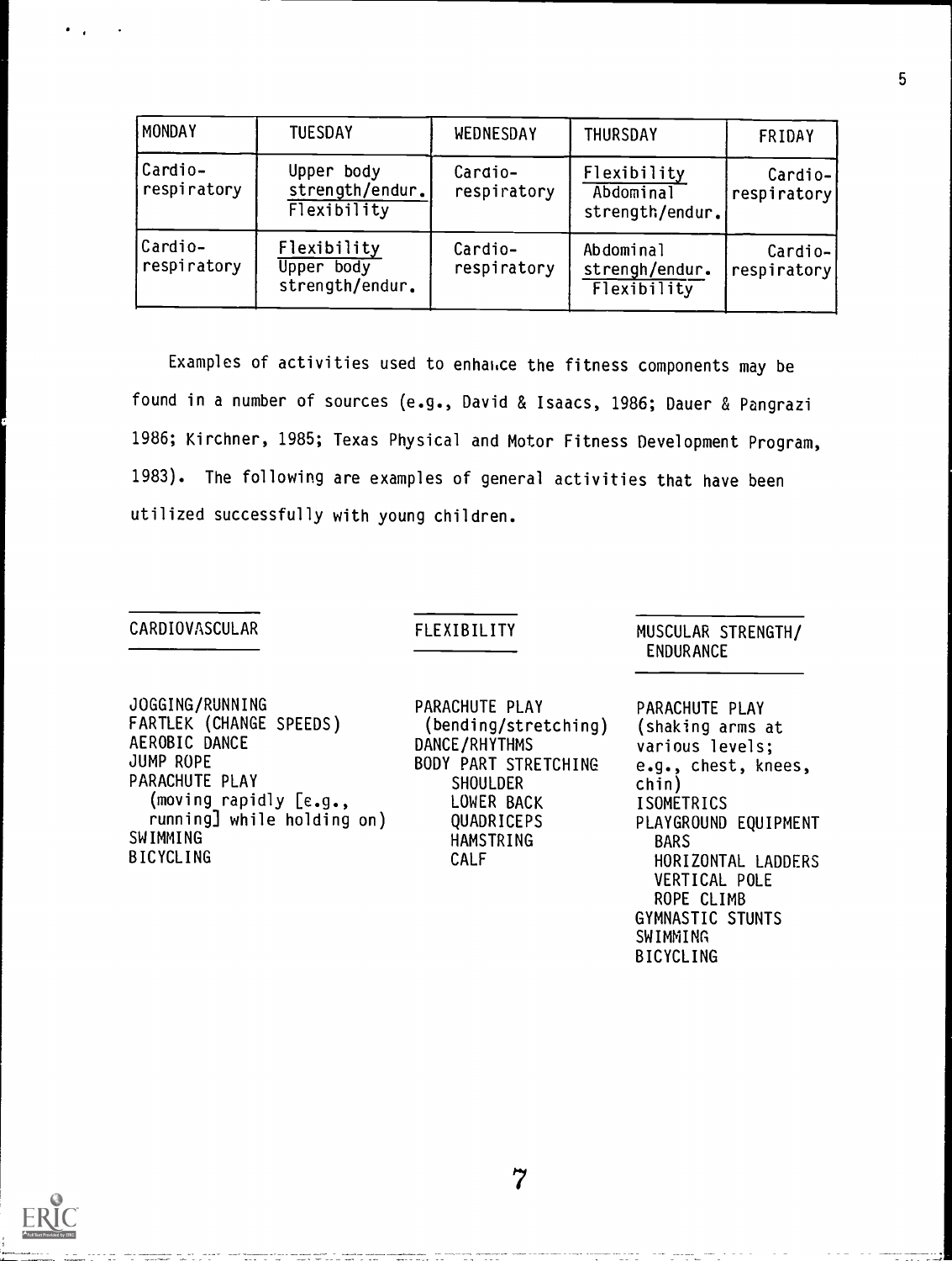| MONDAY                                              | <b>TUESDAY</b>                                 | WEDNESDAY | <b>THURSDAY</b>                      | FRIDAY           |
|-----------------------------------------------------|------------------------------------------------|-----------|--------------------------------------|------------------|
| European<br>Running<br>(run to<br>tempo of<br>drum) | Climbing Ropes &<br>Ladders<br>Floor Exercises | Parachute | Movement Stories<br>Gymnastic Stunts | Aerobic<br>Dance |

A typical plan for a week may contain the following activities.

The philosophy and implementation of health-related fitness has great potential to make a significant contribution toward children's wellness and giving recognition to the importance of early childhood "total" development. As with all progressive movements toward excellence, an approach that identifies philosophy, purpose, components and a systematic plan of implementation, affords the greatest chance for success.



6